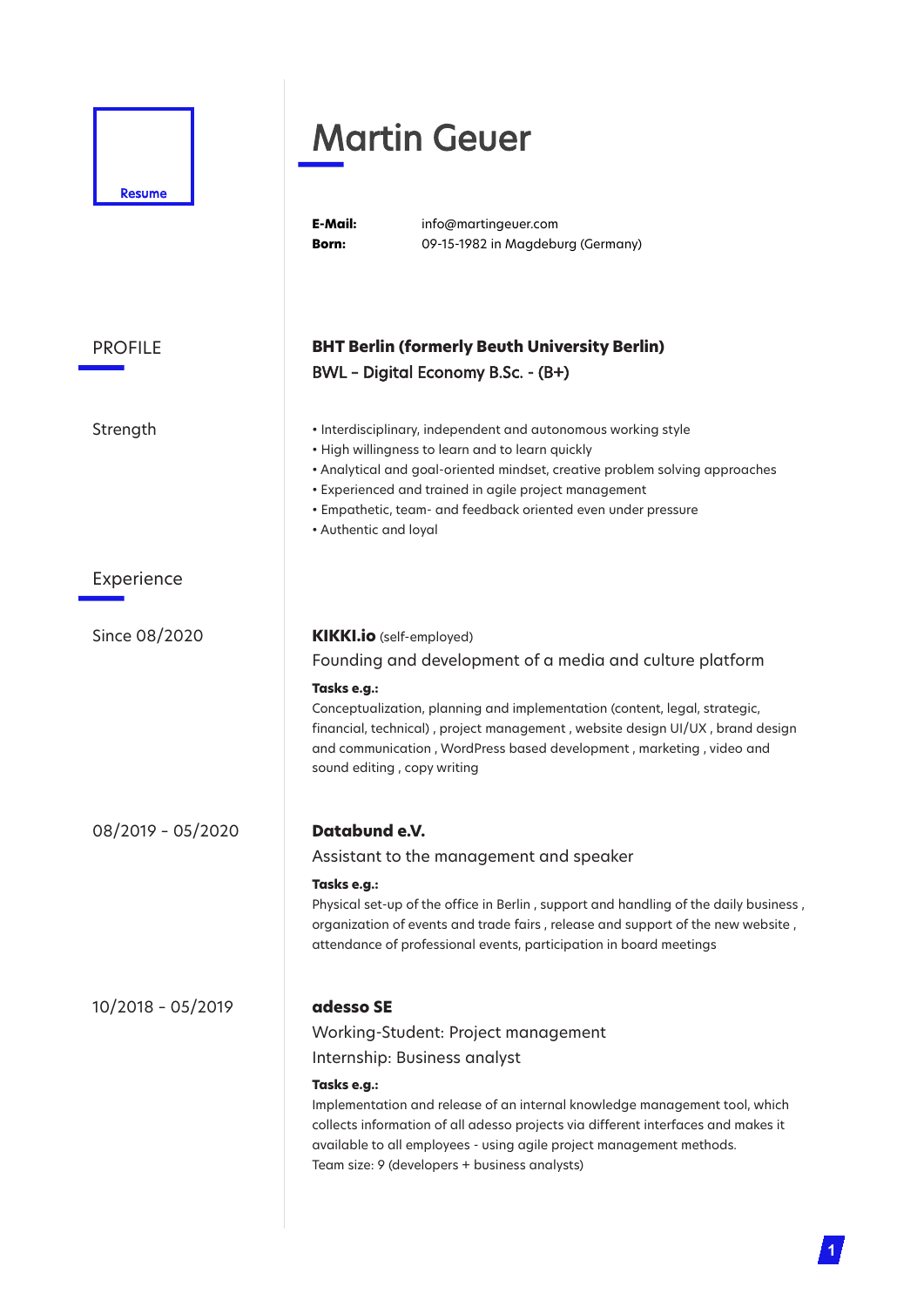| 07/2008 - 11/2019   | <b>Actor</b>                                                                                                            |
|---------------------|-------------------------------------------------------------------------------------------------------------------------|
|                     | At e.g.:<br>Tatort, SOKO Leipzig                                                                                        |
| 04/2005 - 10/2018   | <b>Service-/Event gastronomy</b>                                                                                        |
|                     | At e.g.:<br>25hours Hotels, Tempodrom Berlin                                                                            |
| <b>EDUCATION</b>    |                                                                                                                         |
| 10/2015 - 05/2019   | <b>University:</b> BHT-Berlin (formerly Beuth University Berlin)<br>BA - Digital Economy (completed as B.Sc. - B+)      |
|                     | <b>Thesis:</b><br>The business plan as a planning tool for start-ups<br>using a practical example                       |
| 03/2013 - 05/2013   | <b>Workshop:</b> Coaching Company Berlin                                                                                |
|                     | International speaker seminar (completed)                                                                               |
| 05/2006 - 08/2008   | Apprenticeship: Filmschauspielschule Berlin<br>Actor (completed)                                                        |
| 04/2004 - 10/2006   | <b>University: HTW Berlin</b><br>Diploma in Business & Engineering (not completed)                                      |
| 04/2003 - 12/2003   | Basic military service: Recon. Training Battalion 3 Lüneburg<br>Driver - scout tank Luchs (completed)                   |
| $02/2000 - 03/2003$ | Tech. college entrance qualification: Max-Taut-Schule Berlin<br>OSZ f. Versorgungstechnik (completed)                   |
| 09/1999 - 02/2003   | <b>Apprenticeship: Stangl AG</b><br>Gas-water fitter (completed)                                                        |
| <b>ABROAD</b>       |                                                                                                                         |
| 2012                | <b>Los Angeles</b> (2 months)<br>Professional Development/ Scholarship Margie Haber Studio,<br>language skills training |
| 2013                | <b>Hong Kong</b> (2 months)<br>With short stays in Vietnam and Thailand                                                 |